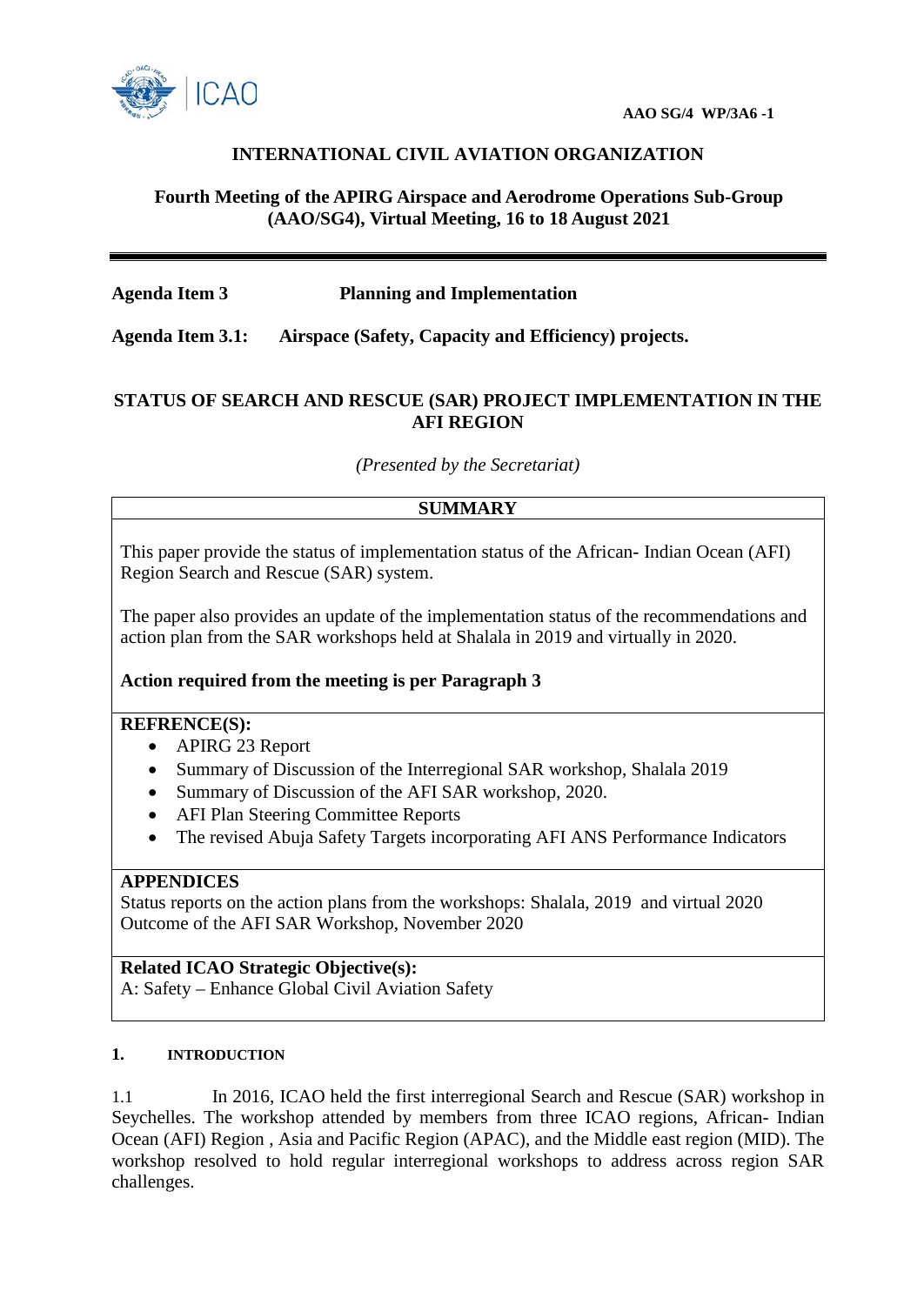1.2 The second ICAO interregional workshop was held in 2019 in Shalala, Oman. The Oman workshop revisited the list of actions formulated in Seychelles and recommended followup action for the States.

1.3 As a follow-up to the Shalala workshop, the AFI Region held a virtual workshop on 8-9 October and 12 November 2020.

# **2. DISCUSSION**

2.1 The AFI region held a virtual workshop on 8-9 October and 12 November 2020 to assist the region build capacity at the State level. The workshop reviewed the implementation status of the action plans from two interregional SAR workshops held in 2016 and 2019. The workshop also considered the recommendations from the revised Abuja Safety Targets related to SAR and the implementation of the AFI Plan project.

2.2 The AFI SAR workshop 2020 formulated a number of actions to enable the AFI States improve the implementation process; States were required to provide feedback by 31 December 2020. The recommendations from the workshop are attached as an action plan to this WP.

2.2.1 The SAR project team have completed the development of the first draft of the AFI SAR Plan. This plan is expected to provide guidance to the AFI States in the alignment of the National SAR plans to the regional plan.

2.2.2 The workshop adopted the following templates:

- i.) National SAR Plan
- ii.) Standard Operating Procedure
- iii.) SAR Agreement
- iv.) Minimum requirements for RCC
- v.) SAR Activity Report

2.2.3 The AFI States are called upon to expedite the implementation of key elements of the SAR systems as recommended by the APIRG and highlighted by the workshop in the action plan.

2.2.4 The AFI States which are not participating in Distress Satellite Aided Tracking are called upon to do so. Also recommended is for the States to nominate particpants to the planned seminar on Distress Satellite Aided Tracker to be held virtually on 15-16 September 2021.

2.3 Major challenges experienced by the States in implementation of the SAR action plan include:

i.) The inadequate expertise of SAR experts at State level;